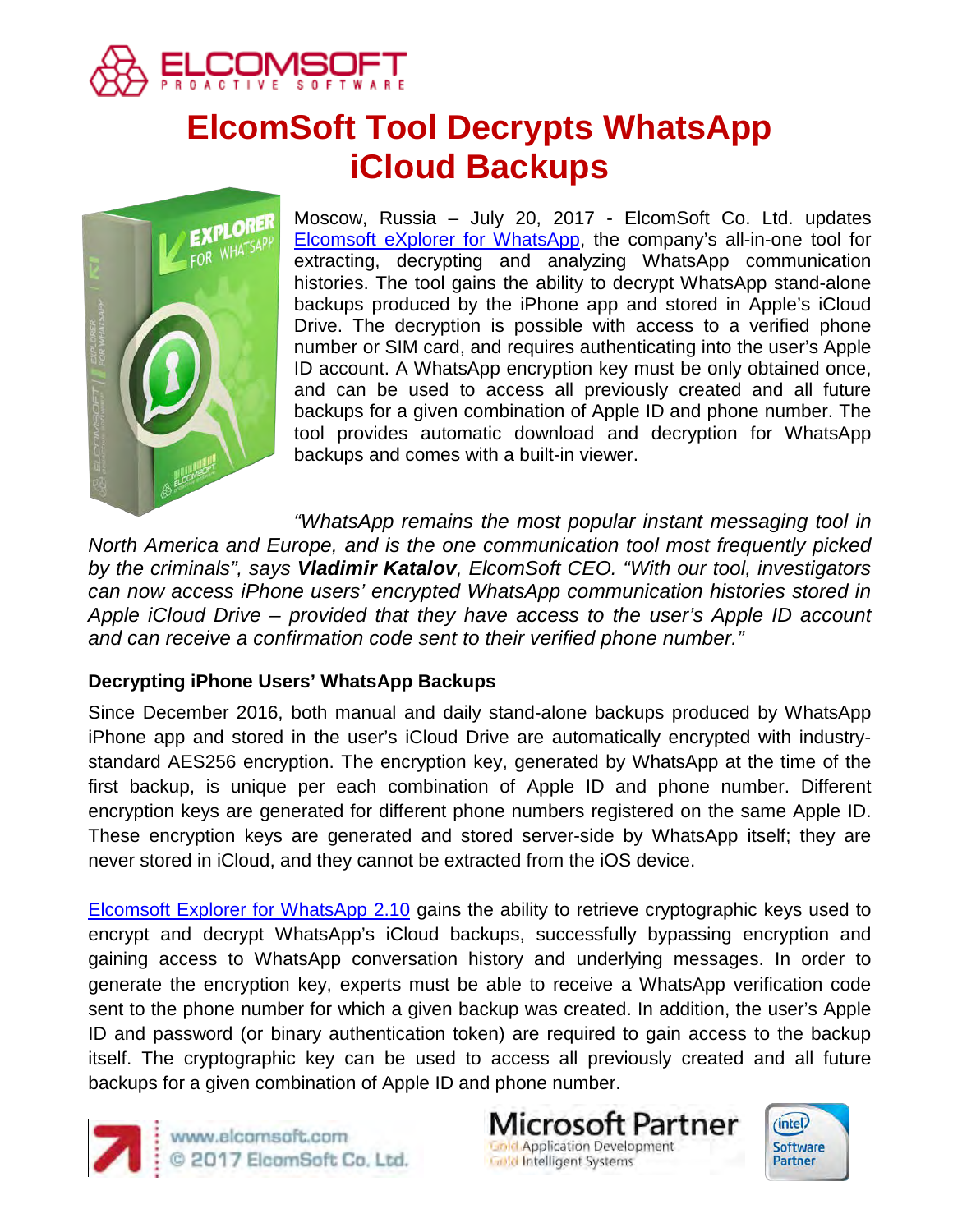

Experts with access to the user's verified phone number of SIM card as well as Apple ID authentication credentials can now use Elcomsoft Explorer for WhatsApp to circumvent encryption and gain access to iCloud-stored encrypted messages.

More information as well as the detailed how-to guide available at <https://blog.elcomsoft.com/2017/07/extract-and-decrypt-whatsapp-backups-from-icloud/>

# **Current State of WhatsApp Security**

Despite recent discoveries regarding WhatsApp encryption of the tool's iCloud backups, the app's end-to-end message delivery still remains secure, and the messaging service remains one of the most secure on the market. WhatsApp securely encrypts messages sent and received, and makes use of encryption when producing cloud backups. Decrypting WhatsAppproduced backups requires access to the trusted phone number or SIM card, as well as access to the user's Apple ID account.

WhatsApp does not keep communication histories on their servers, making them unavailable to hacker attacks. For the same reason, government requests result in very limited data. As a result, acquisition is only possible from physical devices, iOS system backups or proprietary WhatsApp backups.

#### **About Elcomsoft Explorer for WhatsApp**

Elcomsoft Explorer for WhatsApp is an all-in-one tool for extracting, decrypting and viewing WhatsApp communication histories from iOS and Android devices and cloud services. Supporting a wide range of acquisition options, Elcomsoft Explorer for WhatsApp can extract WhatsApp data from local iTunes backups, retrieve WhatsApp databases from iCloud backups and download stand-alone WhatsApp backups from Apple iCloud Drive. The tool can extract WhatsApp communication histories from most rooted and non-rooted Android devices. Cloud acquisition requires entering the correct authentication credentials (Apple ID and password), while stand-alone WhatsApp backup decryption requires access to a verified phone number or SIM card. Encrypted backups can be decrypted automatically once the correct password is supplied.

The built-in viewer offers convenient access to contacts, messages and pictures sent and received during conversations. Multiple WhatsApp databases can be analyzed at the same time. Searching and filtering make it easy locating individual messages or finding communication sessions that occurred over a certain date range.



Microsoft Partner **Gold Application Development Gold Intelligent Systems**